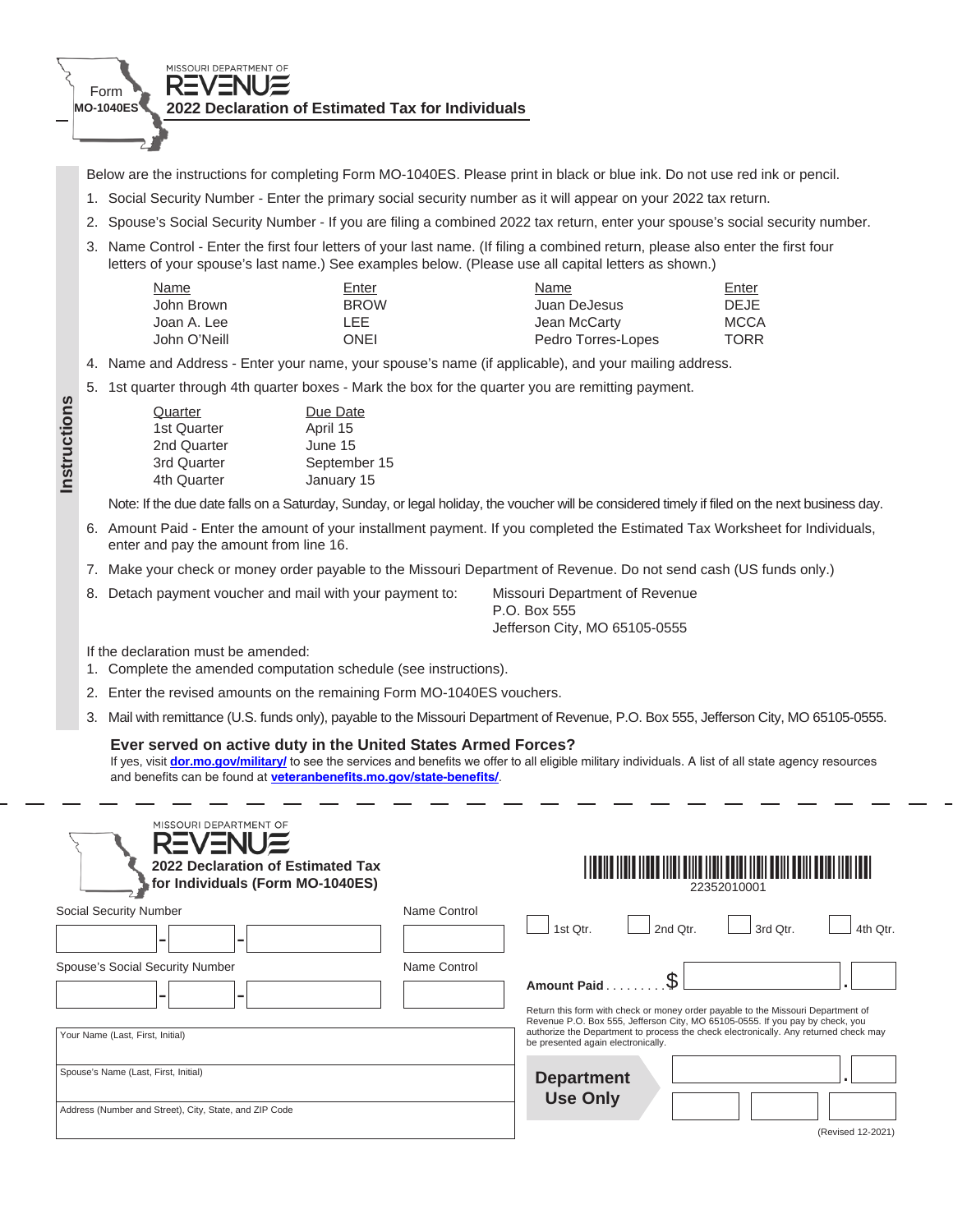## 2022 Form MO-1040ES Declaration Of Estimated Tax For Individuals - General Instructions

- 1. Filing requirements You are required to file a declaration of estimated tax if your Missouri estimated tax is expected to be \$100.00 or more (**Section 143.521.1, RSMo**).
- 2. Missouri estimated tax Your Missouri estimated tax is the amount estimated to be the income tax under **Chapter 143 RSMo**, for the tax year, less the amount which you estimate to be the sum of any credits allowable, including tax withheld.
- 3. Farmers If you have an estimated Missouri gross income from farming for the tax year that equals at least two-thirds of the total estimated Missouri gross income, you may file a declaration of estimated tax and make payment at any time on or before January 15, or file an income tax return and pay in full on or before March 1.
- 4. Payment of estimated tax Your estimated tax may be paid in full with the first declaration voucher, or in equal installments on or before April 15, June 15, September 15, and January 15. If the due date falls on a Saturday, Sunday, or legal holiday, the voucher will be considered timely if filed on the next business day. Actual due dates are printed on the vouchers. The first installment must accompany the first declaration voucher. If no declaration was required to be filed during the tax year, no declaration need be filed on January 15, if you file a voucher and pay the tax on or before January 31.
- 5. Nonresident If you are a nonresident, your estimated tax requirement is the same as a resident. A nonresident's tax is based on the proportion of the adjusted gross income from Missouri sources. Example: An individual has Missouri tax of \$400 on all income, with 90% of the adjusted gross income from Missouri; the Missouri estimated tax is \$360 (90% of \$400).
- 6. Changes in income Even if your Missouri estimated tax on April 15 is such that you are not required to file a declaration at that time, the Missouri estimated tax may change so that you will be required to file at a later date. The time for filing is as follows: June 15, if the change occurs after April 15, and before June 15, September 15, if the change occurs after June 15, but

before September 15, January 15, if the change occurs after September 15. If the due date falls on a Saturday, Sunday, or legal holiday, the voucher will be considered timely if filed on the next business day.

- 7. Amended declaration If, after you have filed a declaration, you find the Missouri estimated tax substantially increased or decreased as a result of a change in income, an amended declaration should be filed on or before the next filing date. Please complete the Amended Estimated Tax Worksheet and show the amended Missouri estimated tax on Line 1 of the next Form MO-1040ES filed.
- 8. Addition to tax for failure to pay estimated tax The law provides an addition to tax, determined at the present applicable rate of interest from the date of the first installment underpaid. Interest will be charged on all delinquent payments. Visit **/mytax.mo.gov/rptp/portal/home/addition-tax-int-calculator** for the current interest rate. The charge does not apply to you if each installment is paid on time and the total amount of all payments of estimated tax made on or before the last date prescribed for payment of such installment equals or exceeds:
	- a) the tax shown on the preceding year's return if that return was for a 12 month period and showed a tax liability; or
	- b) 90% (66 2/3% in the case of a farmer) of the total amount due for the current year.
- 9. Rounding on Missouri returns -You must round all cents to the nearest whole dollar on your return. For cents .01 through .49, round down to the previous whole dollar amount (round \$32.49 down to \$32.00) on the return. For cents .50 through .99, round up to the next whole dollar amount (round \$32.50 up to \$33.00) on the return. For your convenience, the zeros have already been placed in the cent columns on the returns.

| 22000000001 |  |  |
|-------------|--|--|

## Form MO-1040ES Tax Rate Chart

Use the amount from Line 9 (Missouri taxable income) to calculate your Missouri tax. If you are filing combined, you must calculate separate tax amounts and enter the amounts on 10Y for yourself and 10S for your spouse. The total amount should be entered on Line 10T. Single filers should enter the tax amount on Line 10T.

| If the Missouri taxable income is:  | The tax is:                            |
|-------------------------------------|----------------------------------------|
| \$0 to \$111                        | \$0                                    |
| At least \$112 but not over \$1,121 | 1.5% of the Missouri taxable income    |
| Over \$1,121 but not over \$2,242   | \$17 plus 2.0% of excess over \$1,121  |
| Over \$2,242 but not over \$3,363   | \$39 plus 2.5% of excess over \$2,242  |
| Over \$3,363 but not over \$4,484   | \$67 plus 3.0% of excess over \$3,363  |
| Over \$4,484 but not over \$5,605   | \$101 plus 3.5% of excess over \$4,484 |
| Over \$5,605 but not over \$6,726   | \$140 plus 4.0% of excess over \$5,605 |
| Over \$6,726 but not over \$7,847   | \$185 plus 4.5% of excess over \$6,726 |
| Over \$7,847 but not over \$8,968   | \$235 plus 5.0% of excess over \$7,847 |
| Over \$8.968                        | \$291 plus 5.3% of excess over \$8,968 |
|                                     |                                        |

- Example 1: If Line 9 is \$4,000, the tax would be computed as follows: \$67 + \$19.11  $(3% of $637) = $86.11$  The whole dollar amount to enter on Line 10 would be \$86.
- Example 2: If Line 9 is \$12,300, the tax would be computed as follows: \$291 + \$176.60  $(5.3\% \text{ of } $3,332) = $467.60$ . The amount to enter on Line 10 would be \$468.